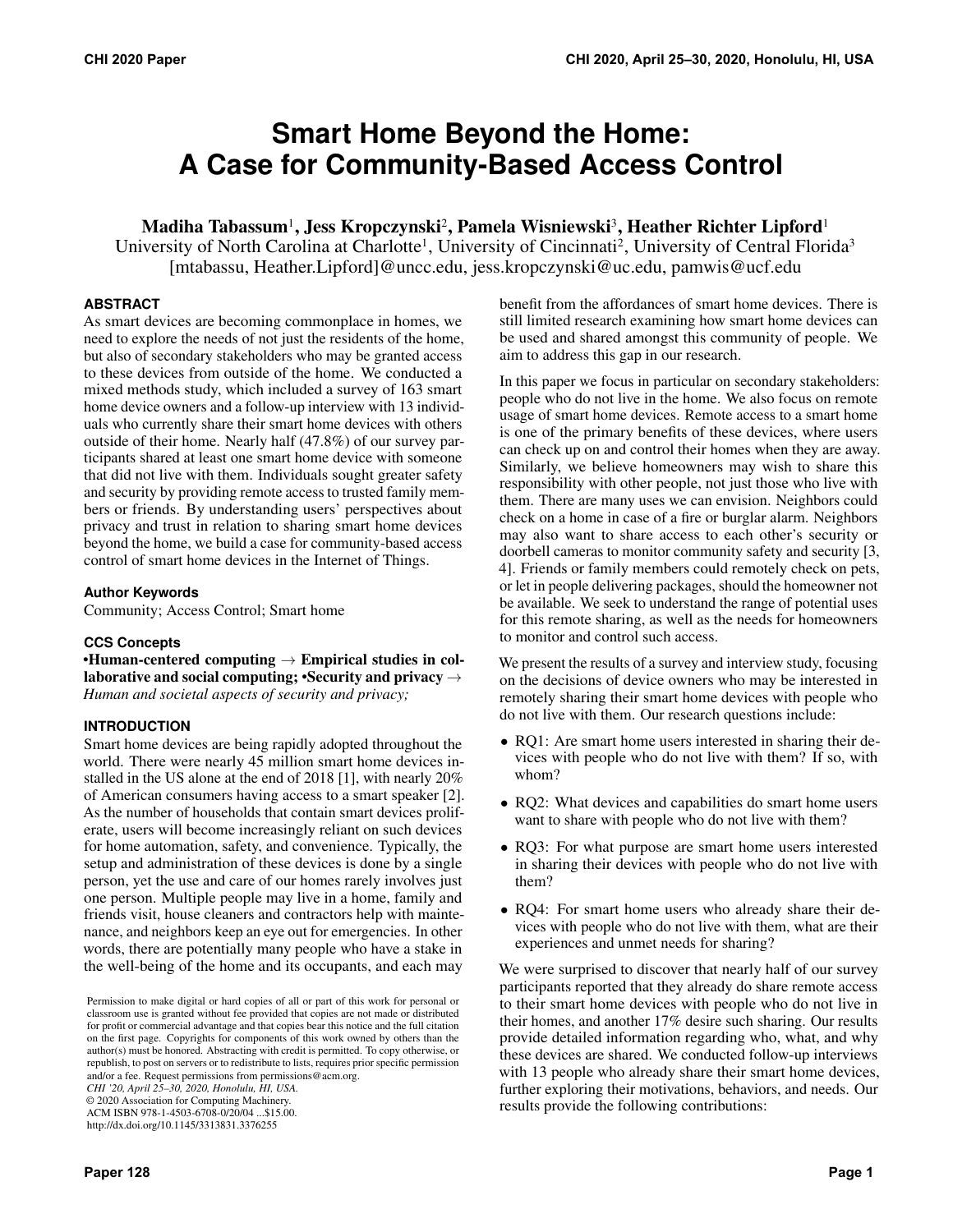- We identify the needs of remotely sharing smart home devices with a trusted set of close friends and family.
- We characterize the current and desired practices for remote sharing of smart home devices to enable collective care and monitoring of a home and its occupants.
- We argue that smart home device designers should examine community-based models of device usage and sharing to identify additional needs and solutions around access control of smart home devices.

#### **RELATED WORK**

We begin by discussing research that examines communityoriented security and privacy management, then work specifically examining access control for multi-user smart homes.

#### **Privacy beyond the individual**

While much of the privacy and security literature focuses on individual decision-making and behaviors, we turn our attention to a subset of that literature that engages groups and communities in discussion and management of privacy and security. In the physical world, there are many examples of how community structures strengthen security and safety, most notably, neighborhood watch groups[\[5,](#page-10-4) [6\]](#page-10-5).These groups help to provide social infrastructure to inspire collective action among neighbors through regular in-person meetings [\[5\]](#page-10-4). In considering the social infrastructure that supports oversight mechanisms for neighborhood watch, we wonder how software and access control models for devices in the Internet of Things can increase participation in privacy and security management beyond the individual.

This social infrastructure of IoT devices is largely unexplored territory due to limitations of the software itself. However, the evolution of Web 2.0 [\[7\]](#page-10-6), has shown that access to tools for creation, collaboration, and sharing can unlock new community building potential. Previous studies have utilized communication privacy management theory (CPM) to better understand the way people make decisions to reveal or conceal private information on social networking sites, and found that understanding group privacy is an important consideration in evolving privacy management strategies [\[8\]](#page-10-7). Understanding tradeoffs as they apply to specific smart home devices and use cases [\[9,](#page-10-8) [10\]](#page-10-9) is important to the design of social infrastructure to support IoT device sharing.

Microsoft Research explored the digitization of the traditional neighborhood watch using shared security camera data [\[4\]](#page-10-3). Participant interviews revealed that although privacy concerns were raised, this could be alleviated by aiming cameras at the foreground or sidewalks in front of a home. Today, industry has implemented this type of capability, such as with the Ring Neighbor's App that provides real time sharing and alerts [\[3\]](#page-10-2). Page et al. found that many users have a community-oriented view of IoT devices, where those devices facilitate interactions between multiple people and objects, resulting in potential benefits as well as privacy concerns that go beyond an individual[\[11\]](#page-10-10). Thus, in this paper we examine this viewpoint, and the benefits and concerns that could arise when devices are used within trusted communities of people.

#### **Smart home access control**

People, in general, have complex access control preferences for sharing digital devices in their homes [\[12,](#page-10-11) [13,](#page-10-12) [14\]](#page-10-13). While residents may trust each other, prior research has found that they also prefer to keep separate profiles in their digital devices [\[12\]](#page-10-11) and often try to implement complicated policies using makeshift methods, especially when their mental model of access control is misaligned with the actual system [\[13\]](#page-10-12).

However, with the advancement of technology, smart home devices can now collect and analyze more (and more sensitive) data within homes, relay all of this information to users, all to enhance the potential for managing different domestic systems (e.g., heating, lighting, entertainment) [\[15\]](#page-10-14). However, with the benefits also comes the need for more flexible as well as rigorous access control policies as these privacy-sensitive smart devices often get shared among multiple stakeholders (i.e., roommates [\[14\]](#page-10-13), guests [\[16\]](#page-10-15), neighbors [\[4\]](#page-10-3), teenagers [\[17\]](#page-10-16), and kids [\[18\]](#page-10-17)) with different trust and social relationships. Several projects investigated smart home access control policies by studying early adopters, prior to the current wave of smart home devices. In an interview study with thirty-one smart home users, Brush et al. found that people consider access control in terms of a few simple groups: adult residents, kids, and guests, and want to provide temporary access to guests [\[19\]](#page-10-18). They also found that access-control policies based on time (e.g. blocking children from watching TV at night) and measures for restricting highly sensitive devices such as cameras and locks were highly desirable among users [\[20\]](#page-10-19).

In an interview study with 20 non-users of a smart home, Kim et al. sought to understand how people would set access control policies for different devices in their homes [\[21,](#page-10-20) [22\]](#page-10-21). Based on participants' stated desires, they suggested three possible dimensions for an access control policy: physical presence, logging, and the capability of asking permission. Ur et al., investigated a first-generation Internet-connected lighting system, bathroom scale, and door lock and found that they lacked a mechanism for users to monitor which accesses are shared. They also reiterated the challenge of defining an easy to use access control policy, even for these comparatively simple devices [\[23\]](#page-10-22). Rendall et al. however pointed out that as control systems become more complicated, people feel they actually have less control over their devices [\[24\]](#page-10-23). Keeping that in mind, Kostianinen et al. tried to introduce an access control policy for smart home networks limited to family members, which would pose a minimal burden on the end-user [\[25\]](#page-11-0).

Though these initial studies looked at different aspects of smart home access-control, both the consumer landscape and devices have changed significantly in recent years. Most smart home devices now offer some form of controlled sharing among users. For instance, the Ring doorbell offers a feature that allows the owner to add a user to the doorbell, providing access to a predefined set of capabilities [\[26\]](#page-11-1). The Nest thermostat gives users an option to add a family member, providing them full access to the device [\[27\]](#page-11-2). Many devices offer similar features.

Thus, multiple recent studies have focused on multi-user sharing, and have found tension in the use and control between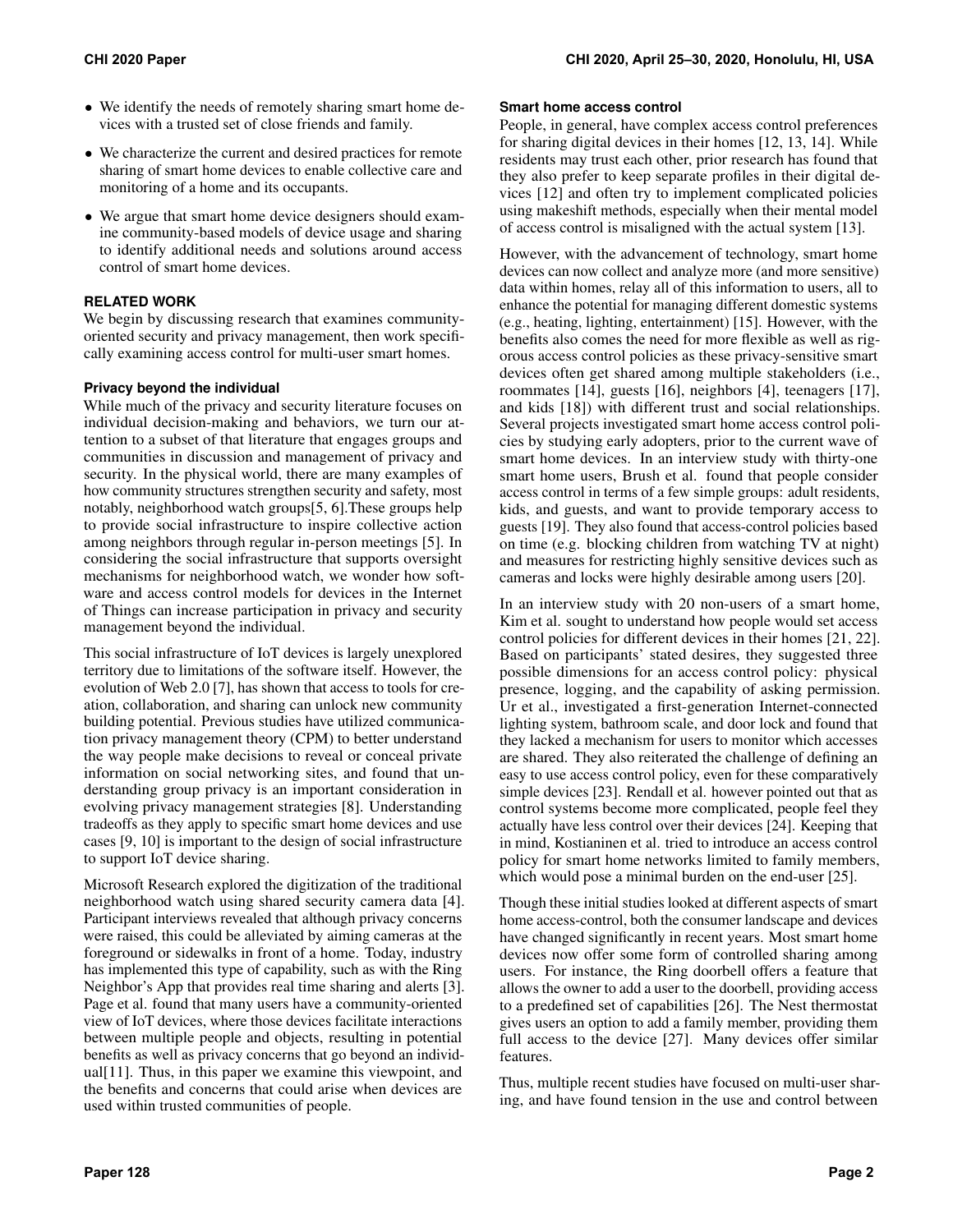people in a smart home [\[28,](#page-11-3) [9\]](#page-10-8). In a large scale vignette study, He et al. [\[29\]](#page-11-4) found that home IoT users desired different access control capabilities for different functionalities, even within a single device. They advocate for more complex access control policies that take into consideration the relationships among the stakeholders, specific device capabilities, and different contexts such as time, location of the device and people. Recognizing these design principles, for instance, the need for role and location-based access controls, Zeng et al.[\[30\]](#page-11-5) developed a prototype smart home app and evaluated it with seven households in a month-long in-home study. However, they found little use of nuanced access control by the participants, either because of the complexity of setting up the policy or the strong trust among the household members.

Many of these prior studies focus on sharing devices for those within a home - other residents and visitors. Yet, as prior work in the digital neighborhood watch demonstrated [\[19\]](#page-10-18), smart devices can enable communities of users to support each other in the safety and security of their homes, not just residents themselves. And users now have the ability to share control and access to their smart home with anyone over the internet, even with people who do not live with them. While this technical capability exists, research on whether and how people would want to share this remote access is lacking. Thus, we add to the understanding of smart home device sharing and access control by focusing on usage of the smart home by those who are not located and do not live within the home.

#### **METHODS**

We utilized two complementary methods to examine smart home users' current and potential device sharing: an online survey and a follow-up interview with a subset of participants. Each method is described in detail below. Participants were primarily recruited using a Qualtrics panel, resulting in 156 online surveys. Of those, six participants who already share their smart home devices agreed to participate in a follow-up interview. To recruit additional interview participants, we advertised on social media and online IoT related forums. Seven additional participants were interviewed, also taking the online survey prior to the interview. In total, we have 163 survey responses and 13 interview participants. The complete interview and survey questions are provided in the supplemental materials. All methods were approved by our university IRBs.

#### **Online survey study**

We recruited participants who are at least 18 years old, live in the United States, and own at least two smart home devices from the list of devices we presented, including smart speakers, smart home security devices, internet enabled appliances, and other categories of commonly used devices. To assure data quality, we first asked participants a question about the purpose of the study, and screened out the subjects who answered incorrectly (for details, see the survey in the supplemental materials). We then asked participants to list up to three people who do not live in their house, and with whom they currently share or would be willing to share the remote access of their smart home devices. Participants were asked to provide their relationship with each of those people, as well as the proximity of that person to the location where they currently reside.

For each person a participant listed, we then randomly selected three of the smart home devices they own and asked them to choose which kinds of capabilities of those devices that they currently share, or would like to share, with that  $person<sup>1</sup>$ . For example, for a smart burglar alarm such as ADT, Nest, or Ring Alarm, users were asked to select from the following capabilities: get a notification when the alarm triggers, remotely arm/disarm the alarm, view the status of the alarm (armed/disarmed), view log information about the alarm, configure the alarm, add new users, install the latest software updates, or other (fill in the blank). Participants were then asked to explain the reason behind sharing their devices with that person, and what benefit they receive or expect to receive from such sharing in a free text response. For any desired sharing, participants were also asked why they do not currently share in another free text response.

Participants who did not list any people that currently share or foresee sharing with were asked to explain the reason behind their decision in a free text response. Additionally, we asked these participants to explain scenarios in which they could envision changing their initial decision. Finally, we asked all of our participants whether they want other people to share their smart home devices with them and their reason behind that in a free text response. At the end of the survey, we asked participants various demographic questions. On average, it took participants 12 minutes to complete the survey.

#### **Follow-up interview study**

We invited participants who currently share one or more of their smart home devices with people who live outside of their house to share additional details about this type of sharing. Researchers contacted the participants through email to schedule a semi-structured phone interview. The interviews were recorded via Google Voice and transcribed by a transcription service. On average, interviews lasted 30 minutes per participant. The participants recruited from the Qualtrics panel pool were compensated with a \$10 amazon gift card. The participants recruited via forum advertisement were compensated with a \$12 Amazon gift card for both participating in the interview and taking the online survey. The full set of questions is in the supplemental materials.

We asked interviewees to tell us with whom they share their smart home devices, which devices they share, and for how long they have been sharing those devices. For each device they shared, we then asked participants to discuss the process of sharing - what they remember of how they enabled sharing, and whether they were satisfied with the controls they have over sharing the device.

We then focused on participants' motivations behind sharing their smart home devices with people who live outside of their house. The participants were prompted to discuss the events that led them to such sharing and why they decided to share with that particular person. We asked the participant to discuss in detail the reasons behind sharing the device and the benefits they received or expect to receive by this sharing.

<span id="page-2-0"></span> $1$ If participants only owned two devices (minimum criteria for participating) then they were only asked about those two.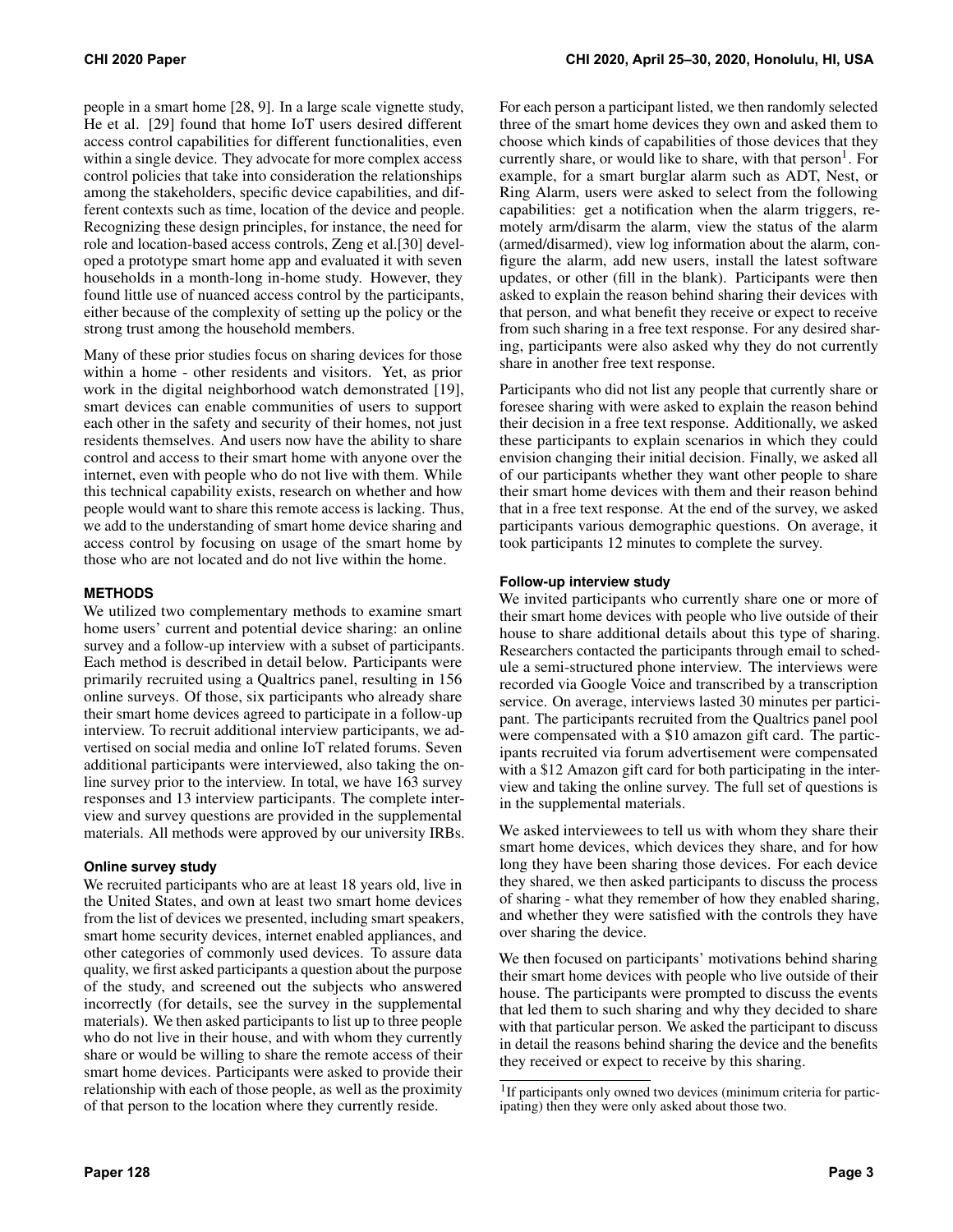Next, we focused on participants' perceptions and concerns about the capabilities they shared. We asked them how the people they currently share IoT devices with use the devices, as well as what access and controls the person has. We also asked participants about any concerns they may have around the sharing. Participants were then asked about whether they would want any additional control over sharing their smart home devices, how those controls would be beneficial for them, and whether more control would likely influence their device sharing decisions. Finally, we asked participants about reciprocal sharing - whether they would want the people they mentioned to share their smart home devices with them. Participants were then directed to discuss the sharing process and the motivation behind the reciprocal sharing.

#### **Data Analysis**

Our survey participants' responses included both multiplechoice responses and free-text responses. One researcher performed open coding of the free-text responses and developed initial codebooks for each, classifying the reasons for sharing or not sharing devices. Two researchers then used the codebooks to independently assign codes to the open-ended survey responses. The Kupper and Hafner inter-rater agreement was, on average, 78.95% ([min=74.48](https://min=74.48)%, [max=84.48](https://max=84.48)%). The researchers then discussed and resolved the disagreements.

Many of our results are descriptive statistics of our quantitative data, as our survey was not designed to determine statistical significance among different variables. We did use a mixed model linear and logistic regression with random intercept per participant to analyze the relationship between participants' sharing behaviors (how many devices shared, what type of device shared, etc.) across different independent variables, such as, groups of people the device is shared with, etc., where reasonable. However, we did not find any statistically significant results for our participant sample.

We used an inductive coding process to analyze our interview data. Two researchers independently coded the interviews of three participants and identified common themes. The researchers then discussed and merged the themes and came up with one shared codebook with 7 structural codes divided into 44 subcodes. The rest of the interviews were then independently coded by the two researchers using that codebook. The researchers kept track of the disagreements, and the intercoder agreement was measured at 80.6%. The researchers then discussed and resolved the disagreements. We note that our sample size is small, and our interview data is qualitative. Hence any numbers reported in our interview results are merely to indicate the prevalence of a particular theme across our sample of participants.

#### **SURVEY RESULTS**

We begin by providing an overview of our survey participants, then present the details of their current and desired sharing decisions, followed by the reasons behind and the elements affecting those decisions.

#### **Descriptive characteristics of survey participants**

The online survey was completed by 163 participants. On average, participants were 45.8 (std. dev.=16.4) years old.



<span id="page-3-0"></span>Figure 1. Who do participants share their devices with?



<span id="page-3-1"></span>Figure 2. Where do the people live?

55.8% of the participants were female, and 44.2% were male. Our participant sample was well-educated; 58.9% attended college and have a degree. The majority of our participants live in a single-family home (86.5%), while others live in an apartment (11.7%). 68.1% of our participants own the places where they live and 28.2% rent.

#### **Willingness to share access of smart devices**

We were expecting only small numbers of people to currently remotely share devices with people who do not live with them. Yet, almost half of our survey participants (n=78, 47.8%) reported that they currently share their smart home devices with people outside of their homes. Another 16.6% (n=27) do not currently share but want to share their smart home devices with people who do not live in their houses in the future. The rest of the participants (n=58, 35.6%) do not currently share or desire to share their smart home devices with anyone other than the people they live with.

To characterize the community with whom our participants consider sharing their smart home devices, we asked what is their relationship with each of the people they mentioned in the survey. Eight relationships emerged from the 202 different people our participants listed: unmarried partner (mentioned 6 times), parent (32 times), sibling (56 times), children (31 times), other close family members (10 times), friends (43 times), neighbors (21 times), and house help (2 times). Out of 105 participants who currently share or desire to share their devices, 83.8% share with a family member, 35.2% share with friends, and 18.1% share with their neighbors (Fig[.1\)](#page-3-0).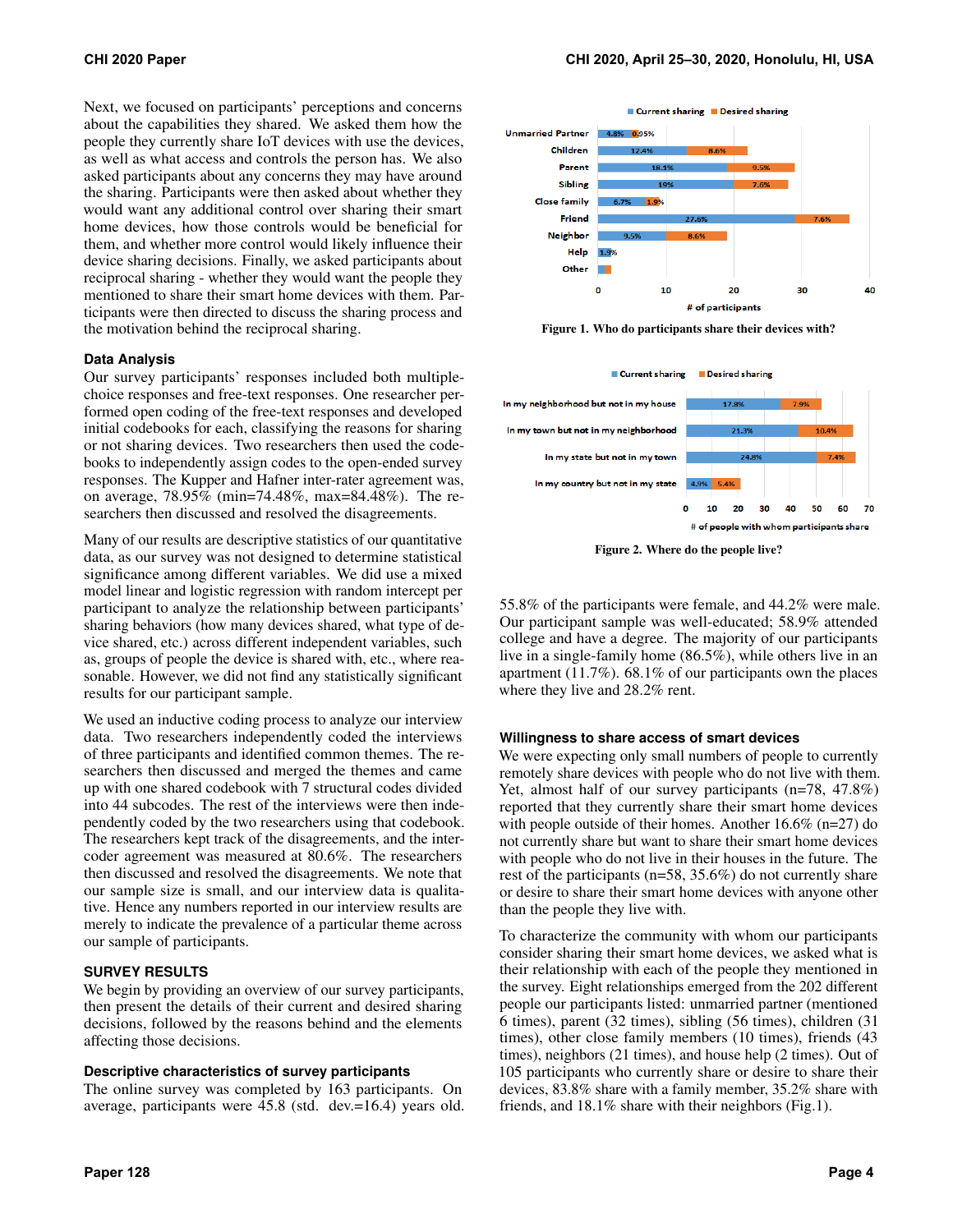

<span id="page-4-0"></span>Figure 3. Which devices do participants share outside of the home?

We then asked our participants where the person they currently share or want to share their device with lives, to examine if the location plays a role in participants' device sharing decisions (Fig. [2\)](#page-3-1). Location does not appear to have much influence, other than for those who are furthest away. Only 14 of our survey participants want to share with someone who does not live in their state.

#### **Devices and capabilities shared**

Our participants currently share and want to share a wide range of devices from smart security devices to household appliances with people who live outside of their houses (Figure [3\)](#page-4-0). The most common devices are smart locks (shared by 77.8% of the participants who own the device), followed by burglar alarms (75.8% of the participants), and smart doorbells (72.5%). Smart indoor (61.39%) and outdoor cameras (68.8%) are also frequently mentioned by our participants. Interestingly, many participants shared or want to share the remote access of their smart speaker (60.7% of the participants) and smart lights (64.3% of the participants) as well, for various reasons we will discuss in the next sections.

To characterize what particular capabilities participants share or want to share for their smart home devices, we asked our survey participants: "Please indicate how your 'PERSON' currently accesses or you want him/her to access the 'DEVICE' from outside of your home". We ask this question for at most three devices for each person the participant mentioned<sup>2</sup>. Hence, the percentages for each capability were calculated using the total number of people who were asked this question for each particular device, not out of the total number of people with whom participants currently or want to share the device. Details for 4 devices are shown in Figure [4,](#page-4-2) with the remaining graphs found in the supplemental materials.

We found that for smart cameras and doorbells, the most frequently shared capabilities are viewing live streaming (shared



<span id="page-4-2"></span>Figure 4. Which capabilities do participants share?

with 77.4% people for the indoor camera, 81.3% for the outdoor camera and 78.6% for the doorbell), followed by receiving notifications of motion and rings. Not surprisingly, receiving notifications was the most shared capability for smart burglar alarms (with 72.5% people), fire/freeze alarms (with 80% people), and motion/contact sensors (with 80% people).

Our participants mostly shared or wanted to share the remote control access for smart appliances (shared with 83.3% people for light and, 74.2% people for thermostat) and smart speakers (with 58.7% people). Interestingly, the 'Drop In' capability was shared or desired to be with 42.7% of the people with whom participants share their smart speaker. This feature allows the permitted users to begin an audio call anytime without the need of the receiving party to pick up the call. Users rarely chose configuration capabilities, such as adding users or installing updates, for their devices. Although, almost all capabilities were still chosen by a small number of participants.

<span id="page-4-1"></span><sup>2</sup>Devices were selected randomly from the list of devices participants currently share or want to share if there were more than three.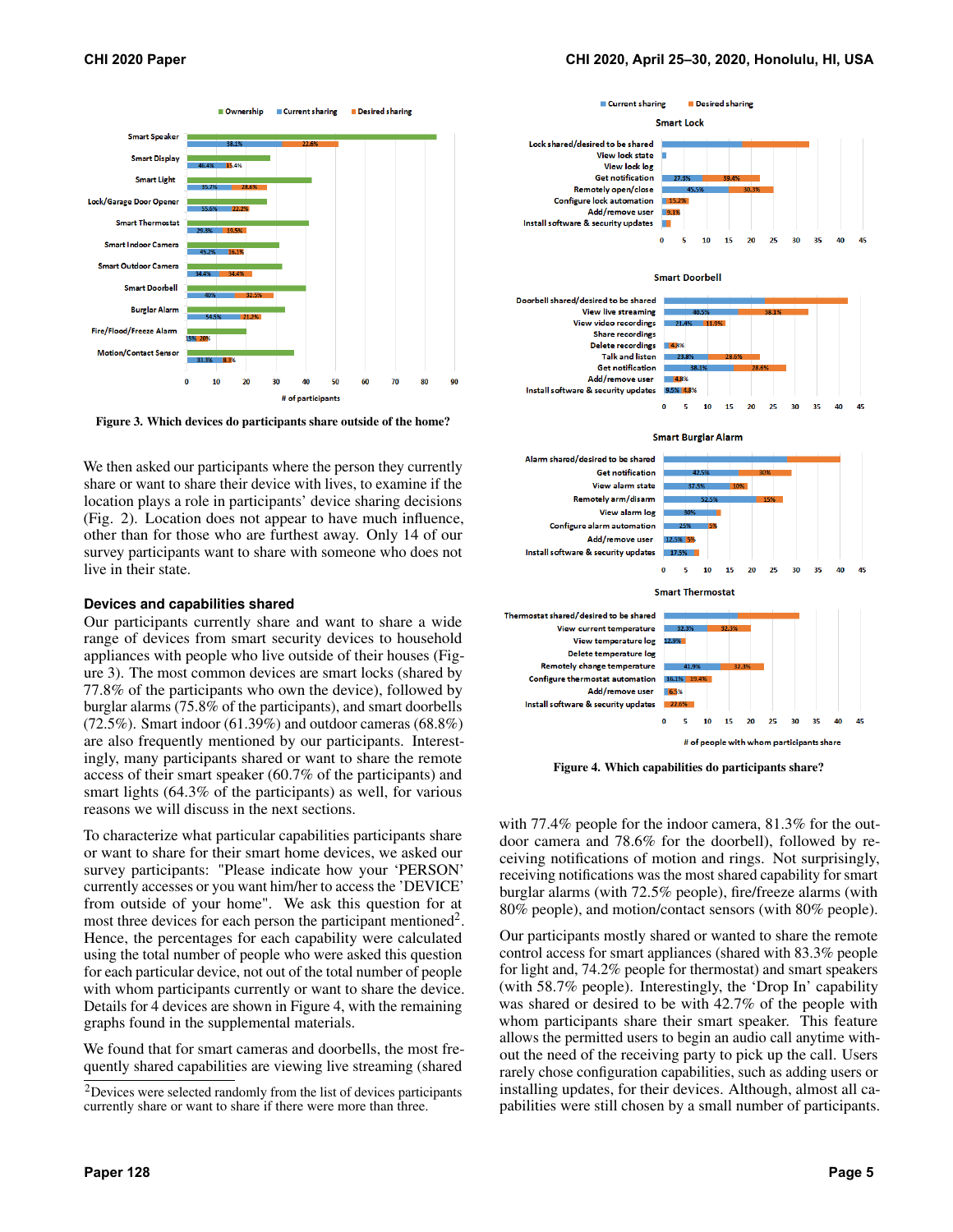#### **Reciprocal sharing**

To learn more about how smart homeowners perceive device sharing relationships among people in the community, we investigated our participants' preferences on reciprocal sharing: do the participants want people outside of their homes to share smart home devices with them? Participants who do not envision sharing smart home devices were similarly pessimistic towards someone else sharing devices with them. Only seven participants reported that they would be interested in such sharing<sup>3</sup>. However, participants who do consider sharing their smart home devices with people outside of their homes were more open to reciprocal device sharing. Many of these participants (n=61, 58.1%) reported reciprocity in device sharing activities at present or showed their willingness to do so. These participants currently have access or want access to the smart devices of 54% of the people they listed in the survey.

#### **Reasons for sharing (or not) devices beyond the home**

Our participants provided a range of reasons for both sharing and not sharing their smart home devices and related capabilities with people outside of their homes. These reasons also shed light on the benefits participants receive from sharing those devices and the concerns that refrain others from sharing. From coding all the open ended responses, we identified three main elements affecting participants' smart home device sharing decisions <sup>4</sup>.

#### *Benefits received from sharing the devices*

The perceived benefit was the driving motivation for sharing smart home devices with people outside of the home, mentioned by ninety-five (58.28%) of our participants. Slightly more than half of the participants who stated a benefit as a reason for sharing (n=53,55.8%) said that they share or would share their devices to increase the security and safety of their house. They mentioned that the person they share the device with could monitor their house and delivered packages in their absence, get notified about any emergencies and take appropriate actions. For instance, id77 said:

*"When an emergency occurs at the home (attempted break-in, fire, etc), an individual outside-of-the-home receiving the notification from a smart device that such an event is happening could lead to extra security, if the friend is closer to the home than residents at the time or (when resident) cannot respond from inside the home due to safety concerns."* 

Another commonly stated reason for sharing was providing easy access to the devices and home from both inside and outside of the home, mentioned by 53.6% (n=51) of the participants. This took various forms. For instance, the smart doorbell was shared so that the person can remotely talk to visitors at the door, while the smart lock was shared so that the person can let themselves or other people in, especially in case of emergency or in the absence of the owner. Other devices, such as burglar alarms and lights were shared so that the person can remotely turn them off if they are accidentally

on or use the devices when they come to the house. For instance, id155 justified sharing his lock and lights with a friend: *"Peace of mind that she has access in the event something happens to myself or my spouse, and also when she visits the access works when she's in the home as well."* 

Finally, a number of participants (n=32, 33.7%) mentioned sharing smart devices that would help to easily monitor the safety of pets and people in home. For example, id105 said: *"They (parents) are getting older and in worse health, and it would make me feel better to have 24-hour access to them."* Ten of these participants also mentioned that smart home devices are another method of communicating (i.e., the drop-in feature of the smart speaker) with friends and family.

On the other hand, sixty (36.8%) of our participants mentioned not sharing at least one device or capability because they felt it is not necessary at that particular moment, there was no perceived benefit. However, 14 participants (23.3%) stated that they would share the device or the particular access with people outside of the home if the need arises, for instance, in case of an emergency or when they go on a vacation. For instance, id105 mentioned: *"I'll share if my children or anyone was home alone and in bad health or needing emergency services."* 

#### *Security & privacy of the house and inhabitants*

Security and privacy-related reasons were stated by fifty-three (32.5%) of our participants to explain why they do not share some or all of their devices with people outside of their house. These participants frequently mentioned that sharing smart home devices or particular capabilities would make them uncomfortable and increase the chances of security and privacy attacks (both physical and remote), jeopardizing the safety of the people who live in the house. Participant id144 mentioned:

*"I would be afraid to have my information get into the wrong hands, robberies take place, and people that are not supposed to have access will, and it just seems like it would cause big problems. It makes my environment accessible to negativity."* 

Some of these participants (n=23) also mentioned avoiding access to anyone else's device because they do not want to intrude on others' private spaces or have the liability of managing their devices: *"I just don't want anyone's information. I don't want to accused of something I didn't do"* (id97)

#### *Traits of sharing partners*

Another element that participants consider during sharing is the characteristics of the people they want to share their device with. Eight of the participants mentioned sharing with someone who is knowledgeable about the smart home devices and would help with the installation or maintenance of their smart home. For instance, id66 stated: *" My brother is an IT security analyst. I have him basically manage the update, and upkeep of my smart home devices. It's very convenient whenever I would forget to do it myself. He also tells me whenever someone connects to my devices, and to adjust my password and whatever else when necessary."* 

On the other hand, 12 participants mentioned that they do not share their devices because of some difficulties related to the

<span id="page-5-0"></span><sup>&</sup>lt;sup>3</sup> The question about reciprocal sharing was only shown to 40 out of 58 of those participants.

<span id="page-5-1"></span><sup>4</sup> Please note that the numbers presented for each of the elements represent both wanted (or unwanted) sharing and reciprocal sharing.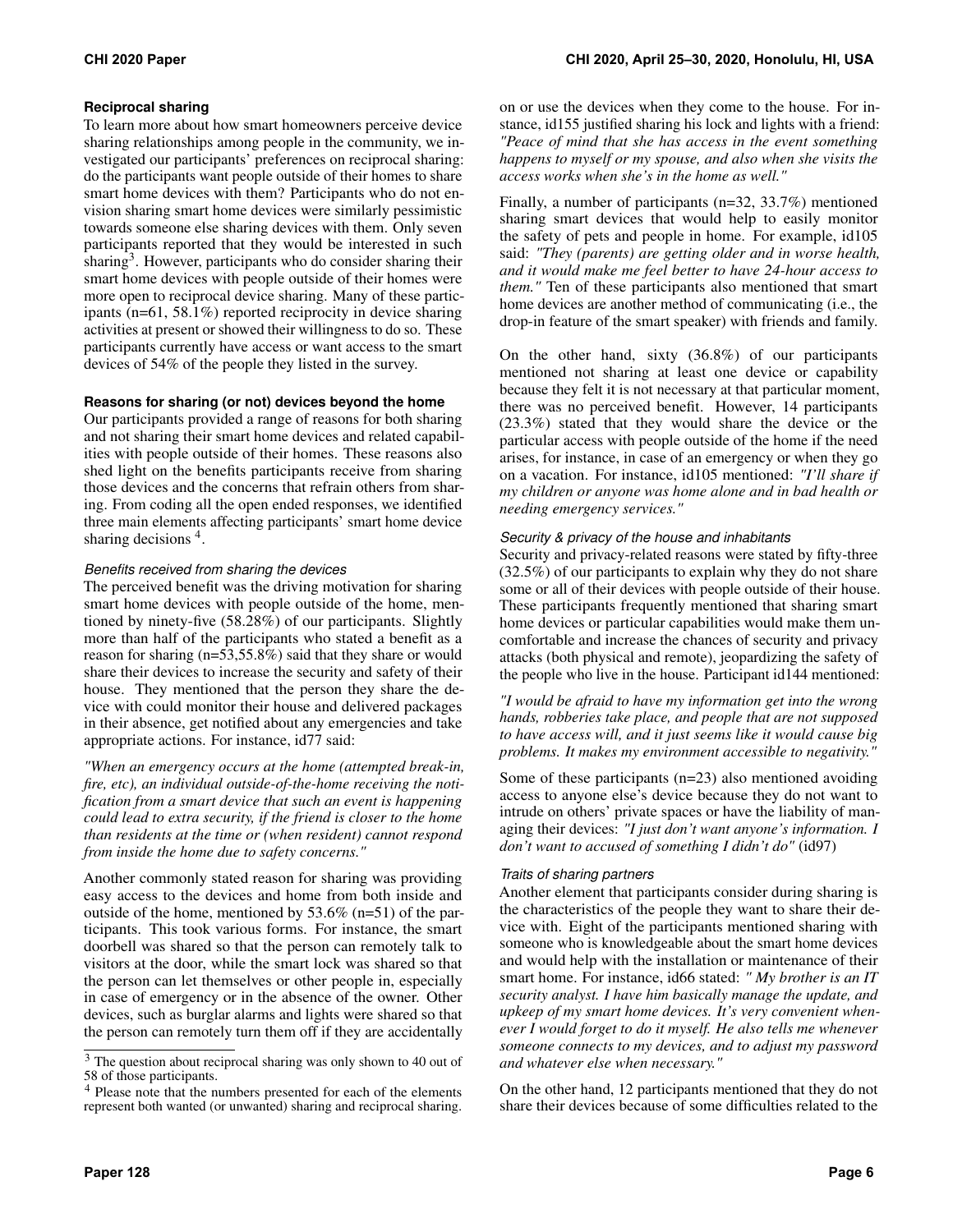person with whom they want to share the device. For example, the person is busy and could not meet to discuss the sharing; the person does not have a smartphone or is not knowledgeable enough to manage the device. For instance, id156 said: *"The Ring(alarm) will auto-disarm if he inputs his password, but he still is not very tech-forward and calls me prior to dropping my house to ask, "is the house armed?" I'm not sure how he would be notified the alarm was off if he is using a flip-phone."* 

The proximity of the the people to the home (mentioned by 2 participants) and the level of trust participants have with them (mentioned by 24 participants) also affected sharing decisions. Ten participants share their smart home devices because they trust that person explicitly, while 14 others mentioned they do not have a person they trust enough to share these devices with. id137 mentioned: *"I wouldn't share it because my family doesn't live close. Do not trust that many people. Neighbors are not close enough for me to allow them to access any of my home devices now or in the near future."* 

#### **SHARING EXPERIENCES BEYOND THE HOME**

We conducted a follow-up interview with 13 smart home users who currently share their devices with people outside of their home to get a more holistic understanding of the elements they consider when selecting their community, their detailed sharing behaviors, as well as their concerns and needs. In this section, we describe our participants, and an in-depth analysis of the themes that emerged from the interviews.

#### **Participant profiles**

Our interviewees consisted of 9 males and 4 females who currently share one or more of their smart home devices with at least one person who does not live in their house. Nine of our participants live in a single-family home, four others live in an apartment. Eight of the participants are home-owners and the rest renters. The descriptive statistics of our participants are summarised in Table [1,](#page-7-0) along with pseudonyms for each participant that we use throughout this section. We first provide a detailed description of our participants and why and how they share their smart home devices. We group our participants based on their needs and uses for sharing their devices with people outside of their home. As participants' motives for sharing varied, the same participant can appear in multiple groups below.

#### *Keep in touch*

Five of our interview participants (Lucia, Travis, Ben, Mark, and Joe) share their smart speakers with close family members, i.e., parent, sibling, children, and close aunt, for communication purposes. Joe, a 48 year old healthcare professional lives with a roommate and shares his smart speaker with his son, as well as his roommate's in-laws. Lucia, Travis, Ben, and Joe each discussed the advantages of using the Drop-in feature available in their Amazon Echo. Travis lives with his parents and younger siblings and shares the drop-in feature with his aunt and sister because: *"It's helpful in a sense that if the kids just got home from school and my parents or I have to run and get something, they can just have someone like there speaking to them that's an adult figure."* 

Lucia shared her Amazon account username and password with her mother even before she bought the Amazon Echo. Her mother now uses the speaker to help her take care of the kids and buy household necessities. Ben and Joe also share their accounts with others in order to share their calendars, plans, and music. Travis, however, is a bit uncomfortable with his aunt having full access to his account. He does not like his aunt having access to the audio logs because *"(she) keeps looking through what's been said... just comes to a point where it's just a little nosy."* 

#### *Safeguard the house*

Eight of the interview participants (Abby, Jim, Eric, Matt, Daniel, Ben, Mark, Joe) share their smart doorbell, indoor camera, thermostat, burglar alarms, and fire & freeze alarms so that others can monitor their home, especially in their absence. Travel initially triggered the sharing of these devices for Abby, Jim, Matt, and Daniel. Daniel, a 26 year old IT engineer, shares his smart thermostat with his close friends and parents because: *"I usually go on vacation in the winter-time. So if it gets super cold, and I'm not home, say a big, you know, for whatever reason there's a cold snap or something like that, my friend can just keep an eye out on it and see, make sure that the temperature sensors in the different rooms aren't getting too cold and if they are, they can adjust the heat that way my pipes don't freeze."* 

Matt, a 29 year old analyst, shares the account information (username and password) of his indoor camera with his friends and siblings when he goes on a vacation, even though there is a shared user feature available in the app because he thinks it is easier. He disables access by changing his account information when he comes back from vacation. Similarly, Daniel, shares remote control capability for his devices when he goes on vacation, and changes sharing back to view-only capability when he returns. These participants mentioned sharing the devices would help when they travel somewhere without any Internet access, or because they simply prefer to have a backup person who can remotely monitor their house.

All of these participants except Ben share the devices with close family members and friends who live near to their home, because those people will be able to quickly respond to an emergency. Violet, a 39 year old homemaker, mostly stays at home alone with her kids because her husband has long and late work hours. She shares her smart doorbell with her uncle: *"We live kind of far from where we grew up, me and my husband. I mean probably like 30 miles from where we grew up, so most of the people and most of our other family are still very far from us. My aunt and uncle live probably about two miles. So it's really just safety. It's so if there was ever any trouble my uncle could see it right then and there and come to my rescue."* Thus, while we cannot confirm a correlative relationship between location and sharing decisions in our survey study, proximity anecdotally emerged as a consideration for some individuals. Still, participants also share with people not in close proximity. Eric and Ben share their alarms with family members who live far away, but who can still help notify appropriate people in case of a break-in or fire.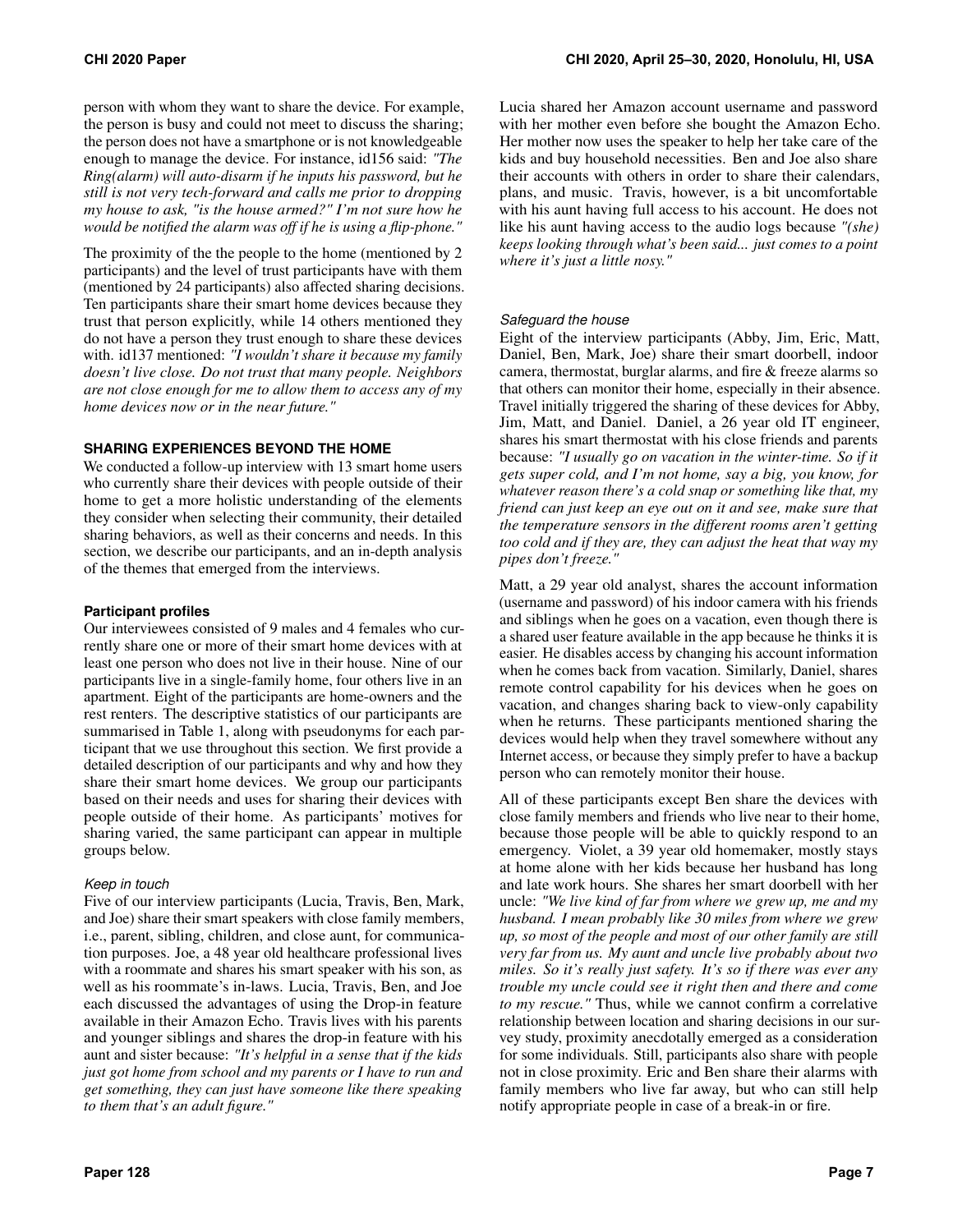| ID     | Gender | Age | Devices owned                                                                     | With whom currently shared?      |
|--------|--------|-----|-----------------------------------------------------------------------------------|----------------------------------|
| Abby   | F      | 31  | Smart Speaker, Smart Doorbell*                                                    | Parent                           |
| Lucia  | F      | 38  | Smart Speaker*, Display*, Thermostat*, Indoor Camera*, Smart Doorbell             | Parent, Sibling                  |
| Travis | M      | 21  | Smart Speaker*, Smart Display                                                     | Sibling, Close Family            |
| Jim    | M      | 67  | Smart Display, Doorbell*, Burglar Alarm*                                          | Children                         |
| Eric   | M      | 37  | Smart Speaker, Display, Light*, Lock/Garage Door Opener*, Thermostat,             | Close friend, Parent, Sibling    |
|        |        |     | Outdoor Camera, Fire/Flood/Freeze Alarm*, Motion/Contact Sensor                   |                                  |
| Amber  | F      | 39  | Smart Speaker, Light, Lock/Garage Door Opener*, Thermostat, Indoor Camera*,       | Parent, Close Friend, Pet-sitter |
|        |        |     | Outdoor Camera, Burglar Alarm, Fire/Flood/Freeze Alarm, Motion/Contact Sensor     |                                  |
| Matt   | M      | 29  | Smart Speaker, Display, Light, Indoor Camera*, Motion/Contact Sensor              | Sibling, Close Friend            |
| Daniel | M      | 26  | Smart Light*, Thermostat*, Lock/Garage Door Opener*, Indoor Camera                | Close Friend, Parent             |
| Max    | M      | 39  | Smart Speaker, Light, Thermostat, Indoor Camera*, Doorbell                        | Parent, Siblings                 |
| Ben    | M      | 41  | Smart Speaker*, Display Light*, Lock/Garage Door Opener*, Indoor Camera*, Outdoor | Girlfriend, Parent               |
|        |        |     | Camera, Doorbell, Burglar Alarm*, Fire/Flood/Freeze Alarm, Motion/Contact Sensor  |                                  |
| Mark   | M      | 26  | Smart Speaker*, Doorbell*                                                         | Sibling                          |
| Joe    | M      | 48  | Smart Speaker*, Light*                                                            | Children, Roommate's Family      |
| Violet | F      | 39  | Smart Speaker, Doorbell*                                                          | Close family                     |

<span id="page-7-0"></span>Table 1. Summary of interview participants. \* indicates the devices currently shared by the participants.

Mark wanted to share his smart doorbell with people other than his brother, while Amber wanted to share her fire/freeze alarm with someone to enhance the security of the house. However, both of them reported not being able to share those devices because manufacturers do not provide fine-grained sharing options that satisfied their needs.

#### *Help with pets*

Four participants (Lucia, Amber, Max, Ben) share their smart indoor camera and thermostat so that other people could monitor the safety of their pets. Lucia, a 38 year mother of three shares the smart thermostat with her parents and a sibling: *"I'm busy with the kids; she can check the temperature and make sure it's not too hot, or not too cold or turn the air on, or something. Because we have cats that are sometimes home alone. So, it's just helpful to have somebody else, have another set of eyes on the thermostat when we're not around."* 

Amber enthusiastically shared her pet camera for the first time when she went on vacation for four days. She made her pet cameras public and posted them on Facebook so that her friends and family members could monitor the pets and play with them in her absence. She is not particularly concerned with making her indoor camera public to everyone because the cameras are not in a private place in the house. She makes the cameras private again when she comes home. Max and Ben also first shared the live streaming of their indoor camera with their family members before traveling to keep an eye on pets. However, neither of them revoked access when they came back because they only allow close trusted people to view live streaming.

#### *Provide easy access*

Six participants (Abby, Eric, Amber, Daniel, Ben, Joe) share their smart lock, smart lights and/or smart doorbell so that their friends and family members can easily access the house physically or virtually. Eric and Daniel want their friends and family members to remotely turn on lights, especially at night and if the house is empty. Abby, a 31 year old teacher, shares her doorbell with her mom because: *We go on cruises a lot and so we're out of the country and so she can set notifications on if somebody rings our doorbell... She can also answer if somebody rings the doorbell and talk to them.* 

Ben and Amber share the lock/unlock capability with their parents and close friends, so they can come to the house anytime or open the door for someone else when they are not home. Amber also shares a temporary key with the pet-sitter before she goes on vacation. She is quite happy with the fact that she can just activate and deactivate the same key anytime she wants instead of creating a new one each time she leaves. Daniel, instead, creates temporary keys for the people who come to visit and does not provide continuous and remote access to his smart lock to anyone. Eric, a 37 year old IT professional, shares remote control of his lights and locks with a close friend who frequently visits and also has a physical key to the house. Eric explained that since his wife is not techsavvy, his friend, who also works in IT, can serve as a backup person to troubleshoot the devices when he is not available.

#### **Trust mediates sharing**

For our interview participants, their trust relationship with the people they share devices with plays an important role in their sharing behaviors. Almost all of our interview participants mentioned they explicitly and completely trust the people with whom they share and firmly believe that they will not misuse the shared devices. For instance, Lucia said,*"She's (mother) one of those people that will always let me know what she's doing ahead of time. I mean she could accidentally turn the thermostat up or down. But I don't really think she would do that. She's a careful person."* 

Daniel justified why he would trust his friends more than his neighbors with his smart home devices by saying: *" I've known (friends) for a minimum of 10, 12 years, you know, some closer to 20. So, yeah, more of a I guess a trust thing. You know, my friends will let me know, like if their phone gets stolen or something, you know, that way I can just disable their access. If my neighbor loses her phone, I don't think that they're gonna call me to tell me, Hey, I lost the phone."*  Four of our participants (Abby, Jim, Max, Violet) explicitly mentioned that they would not share their smart home devices with anyone else in the future outside of their current trusted community. Thus, these results reflect similar comments provided by survey participants that they chose people to share with because they were trusted, and would not share with those who were not sufficiently trusted.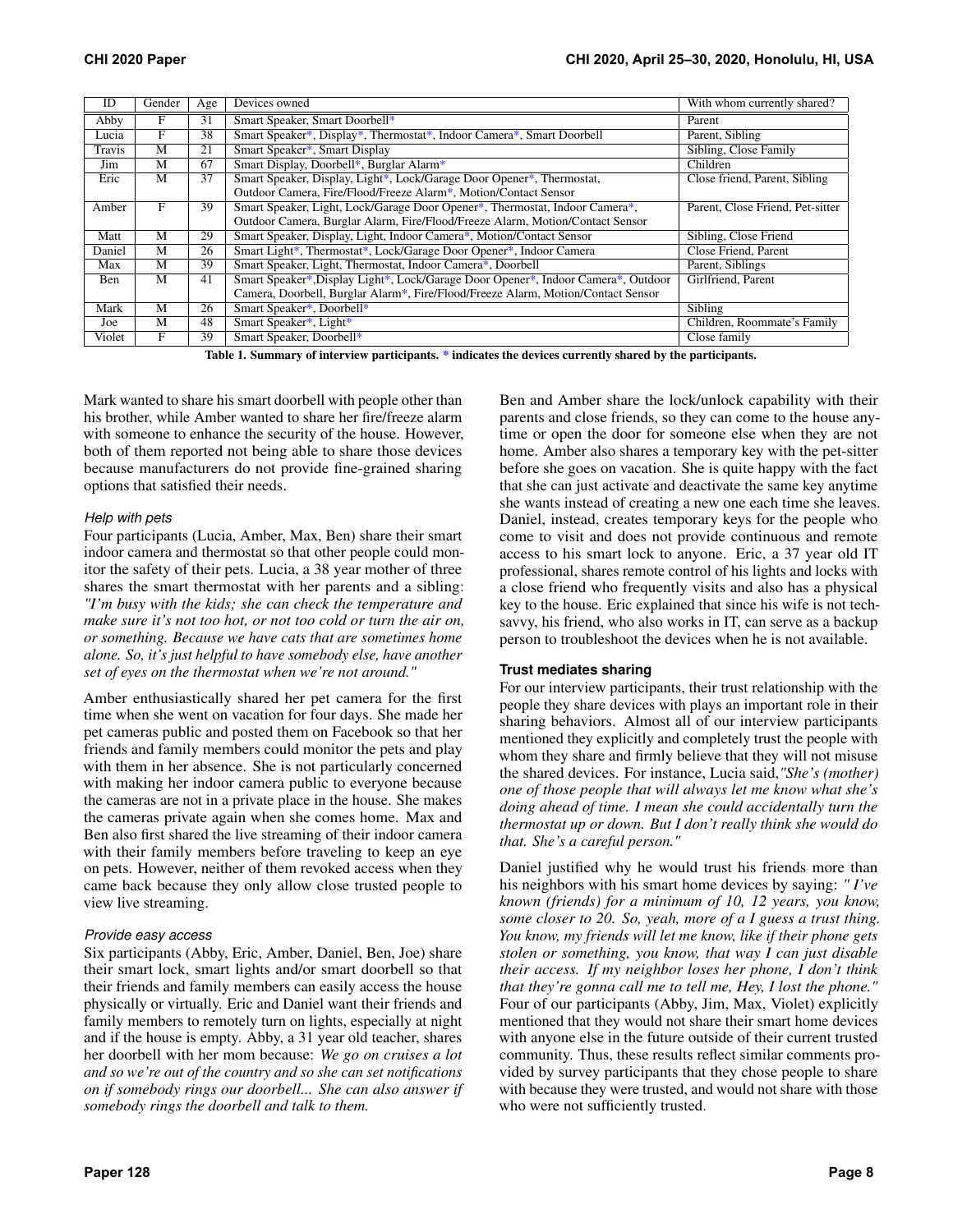#### **Sharing full access**

A number of our participants (Lucia, Travis, Jim, Matt, Daniel, Max, Joe) shared their account information or full administrative access for at least one of their devices because it was more convenient and easy to do with their trusted community. Travis justified sharing the account information for his smart speaker by saying: *"They could change the password and stuff like that... It's only in case someone else gets locked out of using it so I can have someone else to try and get in, see if that would work. It's more like a fail-safe kinda thing."* 

Matt shares the account information of his indoor camera, even though there is a shared user feature available in the app, because he thinks it is more convenient and he configured his account and device to alleviate any concerns: *"I have it automated at this point so that when I come home, the camera (Wyze) automatically shuts off. When I leave home, it automatically turns on based on some present sensors... also there's no personal information as well as financial or health any PII related information that is on the Wyze account itself. So worst-case scenario, all I have to do is reset and change accounts."* Max, on the other hand, did not have an option of adding shared users to his camera, but he was *" fine with having just username and passwords for all cameras without the ability to restrict anything. I am comfortable sharing it in that manner (only live steaming view) with parents and siblings because I trust them."* 

Daniel, despite having a more nuanced sharing preference than most of our participants, shares full admin access of his lights with his parents when he goes on vacation because: *"It's just quicker and easier to give them full access than to create a defined level of permissions for something so temporary."* In other words, some of the participants want to share full access to their devices. And others just found it easier to do so, and were comfortable with providing complete access because of the trust they have in those people.

#### **Fine-grained controls may mediate future sharing**

Though our participants were not particularly concerned about their current sharing practices, five of them (Travis, Eric, Amber, Ben, Mark) did prefer to have more nuanced sharing controls on their smart devices.

Eric works as an IT professional and created a custom controller to share specific capabilities of his smart home with others. Ben, on the other hand, wants manufacturers of smart devices to provide options to create delegates such that: *" I can give access to any contact that I want and then I can control the degree of access that I want them to have. So if I want them to have access to maybe a camera for live viewing, but maybe I don't want to give them access to all the historical, especially from outside of the home...Let's say that someone's keeping an eye on an old person or somebody who's got some mobility issues, but you don't want them to see historically every single time they take a shower or anything like that."* 

Amber explained how not having enough control is affecting her current device sharing decision: *"It (Nest Home app) says, You can invite your family members to join your home. So I have Nest Fire, it's called Nest Protect. It's the fire, the smoke* 

*detector. The problem is that I just looked at my app, and it says, "They will have full control over your device." Well, I don't want that. They can remove them, they can add them. That's not what I want. I just want them to be notified in case the smoke alarm's going off."* Moreover, Mark mentioned how more subtle sharing controls would support future sharing: *"I don't think I would let anybody else use it (doorbell). Because for the Ring, you have access to everything, but if there was a way I can send a one time link to a person so I could ask them to check over my house. If there's anything going on over there? If they made something like that, then I would probably let someone else have that access."* 

Yet a challenge to providing fine-grained controls is users' understanding of what access they are granting. Many participants were uncertain over exactly what other people could access, which would be critical if granting access to less trusted individuals. For example, Jim was confused about whether his son has the capability to share the videos recorded in the smart doorbell: *"I just am not familiar enough with the system to know if he can share that video clip or not...There's no audit trail... if hypothetically I had a neighbor, whom I would have given access to, then I would want to know when my neighbor would be accessing it.* 

### **DISCUSSION AND IMPLICATIONS**

We first revisit our research questions to summarize the results of our survey and interview.

RQ1: Are smart home users interested in remotely sharing their devices with people who do not live with them? The answer is a resounding yes! Sixty-four percent of our participants either already share or are interested in sharing their smart home devices with people who do not live with them. These people are close, trusted community members who often live near their home.Some interview participants mentioned providing access to devices such as locks and lights when someone visits their home, they also stated specific reasons for wanting to grant remote access for these same trusted people. Participants chose to share with people they thought to be trustworthy, knowledgeable, and capable of interacting with their devices. Participants also expressed a desire to share in this responsibility by having access to others' devices as well.

RQ2 and RQ3: What devices and for what purpose? The overarching goals of sharing were to receive assistance in the care of and access to the home and its occupants. The devices shared were the ones that were useful for these goals within different homes. Thus, cameras were shared to enable remote check-ins on a home and pets; alarms and security systems for monitoring of emergencies; locks and doorbells to allow access to the home; lights and locks for home security; and speakers for communication. While our results highlight commonly desired capabilities, various participants expressed a desire for all capabilities, depending on their needs. And some shared with others who could help with device configuration and maintenance itself. Thus, we would expect that some people would want to share access to the entire range of smart home devices, even those we did not explore in our study, for similar purposes.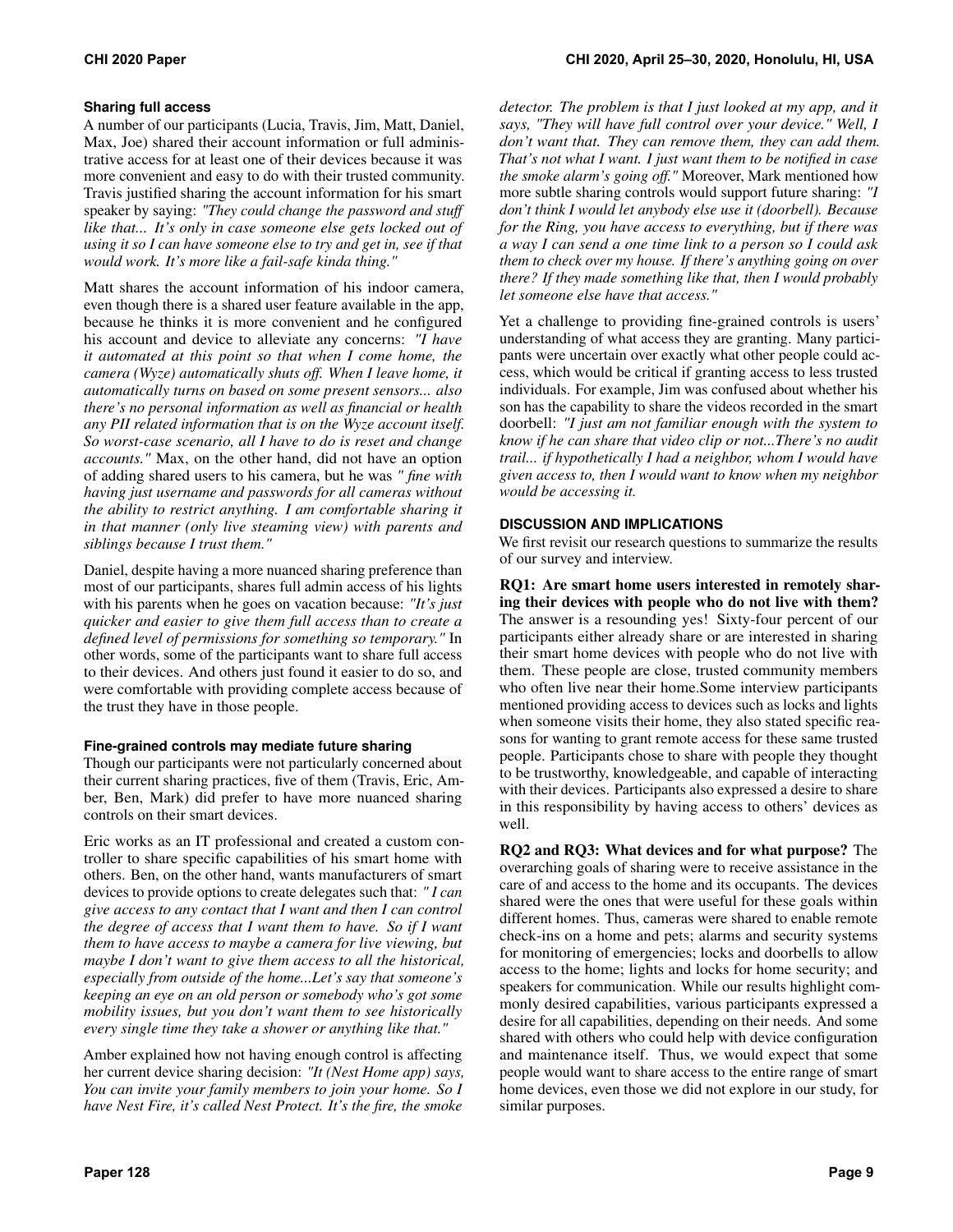RQ4: What are the sharing experiences and needs for those who already share? In both our survey and interview results, participants indicated that they often shared full access to devices with a set of trusted people. They utilized the simplest method they could to enable access, including giving full account credentials to friends and family. Others simply enabled or disabled complete sharing as needed, such as turning on or off camera streaming while traveling. While this full access was not always necessary, participants were not concerned for the privacy of their information or homes because of the level of trust they had in those they shared with. Still, participants expressed unmet needs for more fine-grained control of sharing capabilities in order to share with other people who are less trusted. This is consistent with findings by Brush et al. that indicated that participants would be willing to share with neighbors if the boundaries of sharing are clear [\[4\]](#page-10-3).

Thus, the overarching result of our study is that people are interested in allowing access to their smart devices to share the responsibility for the safety and care of their home and inhabitants with a close, trusted community of people. While past research has found nuanced access control needs for different kinds of people within and outside of a home, our results also show the needs for smart home device designers to examine community-oriented models and needs of sharing remote access to homes and devices.

Unlike prior research which identified nuanced access control desires for different audiences [\[29,](#page-11-4) [30\]](#page-11-5), our participants currently rely primarily upon the all-or-nothing access that is standard with most IoT devices. Participants were willing to, and often already did, share full and complete access to their devices with their most trusted family and friends, yet sometimes did so in ways that were not necessarily designed for such sharing. Results also highlight the challenges that participants faced in figuring out exactly what other people can access when using existing sharing interfaces. Interview participants expressed uncertainty in exactly what others could do with their devices, and in examining survey results, we believe many respondents were similarly uncertain. This may be another reason that participants only conceived of sharing with those they trusted the most - because they were not sure of the access they were granting, they could assume that all access was possible and be comfortable with that possibility.

Despite the prevalence of sharing already, there were unmet needs for sharing with people outside of this close trusted circle, for the same purposes. These people included additional friends, neighbors, and other house help that could also participate in the monitoring and care of a home. Survey participants who were not interested in sharing often expressed reasons of not having any trusted people in their nearby communities. A number of interview participants mentioned scenarios where they would require finer-grained control in order to allow device sharing with additional people, but with only selected or temporary capabilities. One tech-savvy participant even built his own fine-grained access control system for his smart home.

Thus, as others have also identified [\[22,](#page-10-21) [25,](#page-11-0) [30,](#page-11-5) [29\]](#page-11-4), users do need methods to allow for more restricted forms of sharing, to enable the expansion of the community which they can rely on to help them with their homes. However, access control may differ for remote users. For instance, past research emphasizes that people want to control access inside the home based on the location of the secondary stakeholder and whether they were around when the access was granted [\[29\]](#page-11-4). However, our results suggest that designers should explore more time- or event-based access controls to support remote monitoring and notification needs. Additionally, within-home roles, such as admin, child, and visitor [\[19\]](#page-10-18) will also differ, driven by the use cases we have identified in this paper. Hence, explicit features to add people outside of the home would be the first step towards addressing users' needs. The challenge will be to design mechanisms that are sufficiently easy, and allow users to have knowledge of and confidence in the access they are providing. We believe that designers could be informed by the common goals and responsibilities of various circles of community members that smart home owners rely upon.

### **LIMITATIONS**

Similar to other survey and interview studies, our study is limited in generalizability due to convenience sampling from the Qualtrics panel and smart home-related IoT forums and limited sample size. Participants were also drawn solely from the US. However, we tried to maintain the ecological validity of our study by recruiting only existing smart home users and asked questions based only on the devices that they currently use. Sharing behaviors in both the survey and interview are self-reported, and are not necessarily accurate. We did not more deeply investigate the views, concerns, and needs of people who have thus far refrained from sharing, even though in some cases they desire to do so. Future studies should examine concerns and need of users who are reluctant to share their smart home devices with people outside of their house.

#### **CONCLUSION AND FUTURE WORK**

In conclusion, our study demonstrates that smart device owners are taking a community-oriented approach to the safety and care of their homes. Many users are already sharing their smart home devices to enable close, trusted friends and family to help monitor and remotely control their homes. While people are generally comfortable providing full and complete access to this trusted community, they do not necessarily need or desire to do so. More nuanced and restricted controls may enable additional sharing with a larger community, yet creating such easy-to-use controls remains challenging. Based on our results, we plan to design and prototype new control mechanisms to improve the capabilities of smart home sharing beyond the home to meet the needs we have identified here. Future work in this area should continue to focus on community-based designs that support the variety of users and stakeholders of smart home IoT devices.

#### **ACKNOWLEDGMENTS**

This research was supported by the U.S. National Science Foundation under grants CNS-1814068, CNS-1814110, and CNS-1814439 and a 2018H1 Mozilla Research Grant. Any opinion, findings, and conclusions or recommendations expressed in this material are those of the authors and do not necessarily reflect the views of the U.S. National Science Foundation.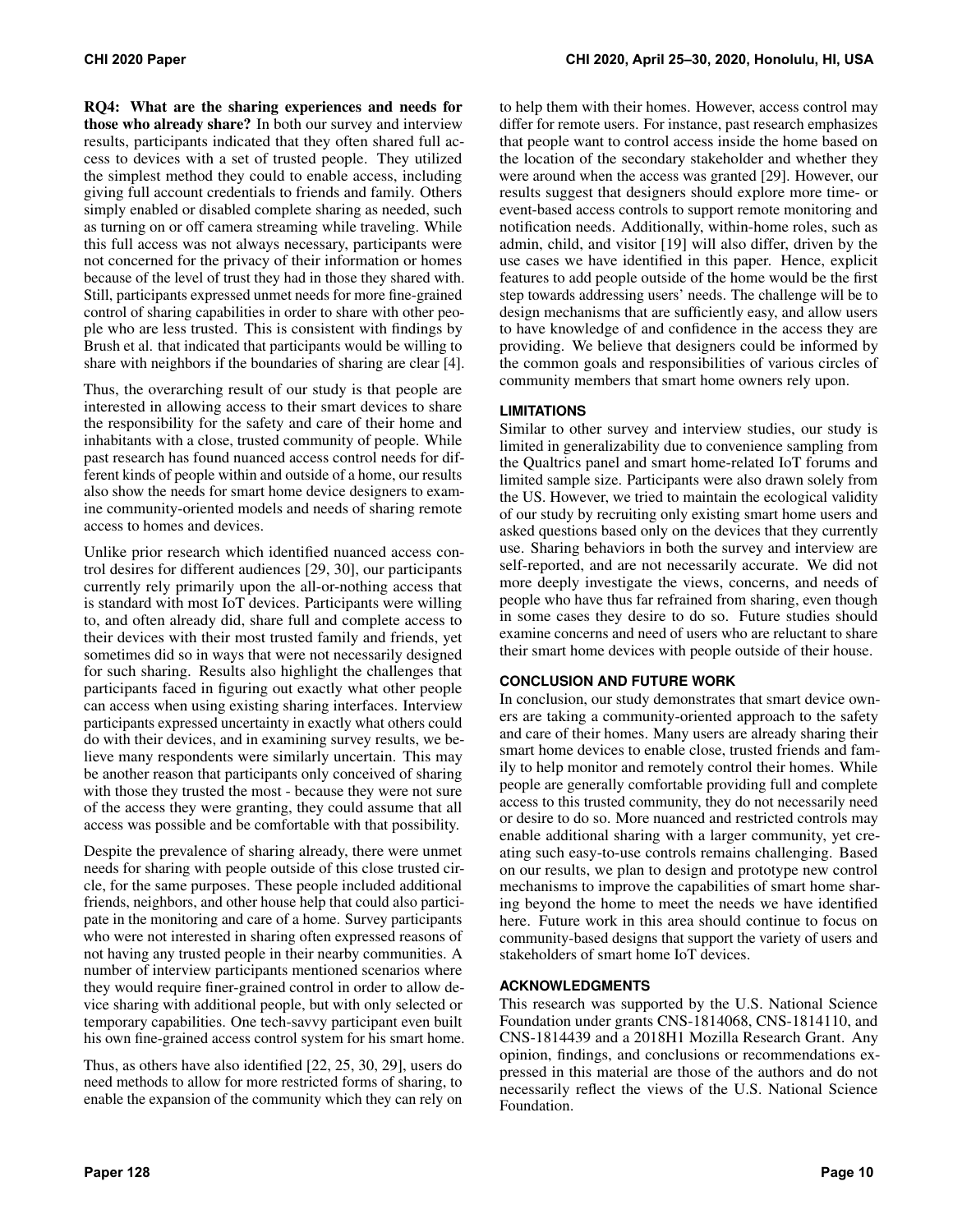# **REFERENCES**

- <span id="page-10-0"></span>[1] Michael Caccavale. The impact of the digital revolution on the smart home industry. <http://bit.ly/2MY6FKy>. Accessed: 2019-09-20.
- <span id="page-10-1"></span>[2] Sarah Perez. 47.3 million u.s. adults have access to a smart speaker, report says. <https://tcrn.ch/2MSx2S8>. Accessed: 2019-09-20.
- <span id="page-10-2"></span>[3] Ring. Ring neighborhood watch. <https://shop.ring.com/pages/neighbors>. Accessed: 2019-09-20.
- <span id="page-10-3"></span>[4] AJ Brush, Jaeyeon Jung, Ratul Mahajan, and Frank Martinez. Digital neighborhood watch: Investigating the sharing of camera data amongst neighbors. In *Proceedings of the 2013 conference on Computer supported cooperative work*, pages 693–700. ACM, 2013.
- <span id="page-10-4"></span>[5] James Garofalo and Maureen McLeod. The structure and operations of neighborhood watch programs in the united states. *Crime & Delinquency*, 35(3):326–344, 1989.
- <span id="page-10-5"></span>[6] Dennis P Rosenbaum. The theory and research behind neighborhood watch: Is it a sound fear and crime reduction strategy? *Crime & Delinquency*, 33(1):103–134, 1987.
- <span id="page-10-6"></span>[7] Tim O'reilly. What is web 2.0: Design patterns and business models for the next generation of software. *Communications & strategies*, (1):17, 2007.
- <span id="page-10-7"></span>[8] Ralf De Wolf, Koen Willaert, and Jo Pierson. Managing privacy boundaries together: Exploring individual and group privacy management strategies in facebook. *Computers in Human Behavior*, 35:444–454, 2014.
- <span id="page-10-8"></span>[9] Eric Zeng, Shrirang Mare, and Franziska Roesner. End user security and privacy concerns with smart homes. In *Thirteenth Symposium on Usable Privacy and Security (*{*SOUPS*} *2017)*, pages 65–80, 2017.
- <span id="page-10-9"></span>[10] Serena Zheng, Noah Apthorpe, Marshini Chetty, and Nick Feamster. User perceptions of smart home iot privacy. *Proceedings of the ACM on Human-Computer Interaction*, 2(CSCW):200, 2018.
- <span id="page-10-10"></span>[11] Xinru Page, Paritosh Bahirat, Muhammad Safi, Bart Knijnenburg, and Pamela Wisniewski. The internet of what?: Understanding differences in perceptions and adoption for the internet of things. *Proceedings of the ACM on Interactive, Mobile, Wearable and Ubiquitous Technologies*, 2:1–22, 12 2018.
- <span id="page-10-11"></span>[12] AJ Bernheim Brush and Kori M Inkpen. Yours, mine and ours? sharing and use of technology in domestic environments. In *International Conference on Ubiquitous Computing*, pages 109–126. Springer, 2007.
- <span id="page-10-12"></span>[13] Michelle L Mazurek, JP Arsenault, Joanna Bresee, Nitin Gupta, Iulia Ion, Christina Johns, Daniel Lee, Yuan Liang, Jenny Olsen, Brandon Salmon, et al. Access

control for home data sharing: Attitudes, needs and practices. In *Proceedings of the SIGCHI Conference on Human Factors in Computing Systems*, pages 645–654. ACM, 2010.

- <span id="page-10-13"></span>[14] Vassilios Lekakis, Yunus Basagalar, and Pete Keleher. Don't trust your roommate or access control and replication protocols in "home" environments. In *In Proc. HotStorage*. Citeseer, 2012.
- <span id="page-10-14"></span>[15] Steven K Firth, Farid Fouchal, Tom Kane, Vanda Dimitriou, and Tarek M Hassan. Decision support systems for domestic retrofit provision using smart home data streams. CIB, 2013.
- <span id="page-10-15"></span>[16] Matthew Johnson and Frank Stajano. Usability of security management: Defining the permissions of guests. In *International Workshop on Security Protocols*, pages 276–283. Springer, 2006.
- <span id="page-10-16"></span>[17] Blase Ur, Jaeyeon Jung, and Stuart Schechter. Intruders versus intrusiveness: teens' and parents' perspectives on home-entryway surveillance. In *Proceedings of the 2014 ACM International Joint Conference on Pervasive and Ubiquitous Computing*, pages 129–139. ACM, 2014.
- <span id="page-10-17"></span>[18] Stuart Schechter. The user is the enemy, and (s)he keeps reaching for that bright shiny power button! In *Proceedings of the Workshop on Home Usable Privacy and Security (HUPS)*, July 2013.
- <span id="page-10-18"></span>[19] A.J. Brush, Bongshin Lee, Ratul Mahajan, Sharad Agarwal, Stefan Saroiu, and Colin Dixon. Home automation in the wild: Challenges and opportunities. ACM Conference on Computer-Human Interaction, May 2011.
- <span id="page-10-19"></span>[20] Colin Dixon, Ratul Mahajan, Sharad Agarwal, AJ Brush, Bongshin Lee, Stefan Saroiu, and Paramvir Bahl. An operating system for the home. In *Proceedings of the 9th USENIX conference on Networked Systems Design and Implementation*, pages 25–25. USENIX Association, 2012.
- <span id="page-10-20"></span>[21] Tiffany Hyun-Jin Kim, Lujo Bauer, James Newsome, Adrian Perrig, and Jesse Walker. Challenges in access right assignment for secure home networks. In *HotSec*, 2010.
- <span id="page-10-21"></span>[22] Tiffany Hyun-Jin Kim, Lujo Bauer, James Newsome, Adrian Perrig, and Jesse Walker. Access right assignment mechanisms for secure home networks. *Journal of Communications and Networks*, 13(2):175–186, 2011.
- <span id="page-10-22"></span>[23] Blase Ur, Jaeyeon Jung, and Stuart Schechter. The current state of access control for smart devices in homes. In *Workshop on Home Usable Privacy and Security (HUPS)*. HUPS 2014, 2013.
- <span id="page-10-23"></span>[24] Dave Randall. Living inside a smart home: A case study. In *Inside the smart home*, pages 227–246. Springer, 2003.